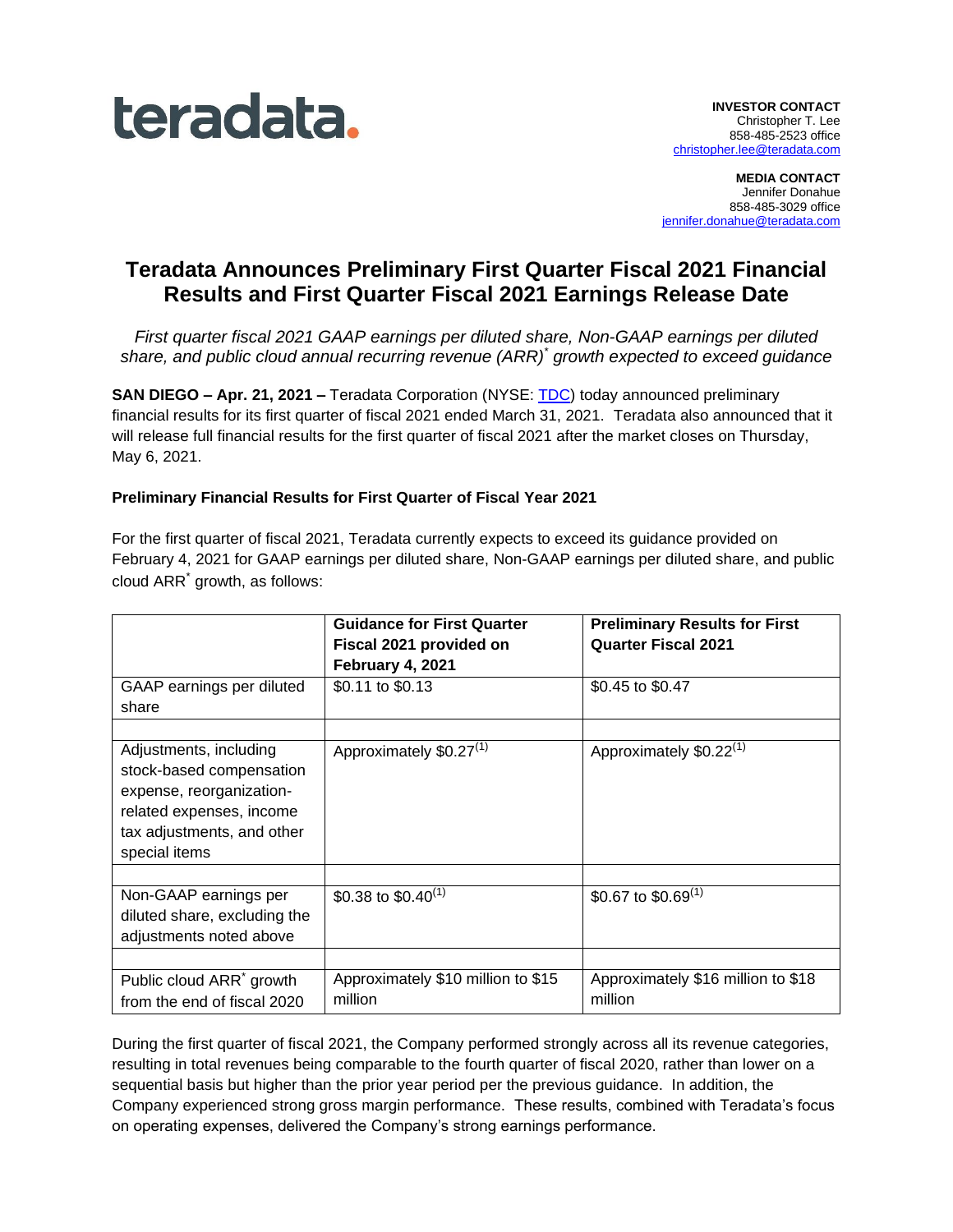In addition, while Teradata did not provide guidance for first quarter fiscal 2021 cash flow from operations or free cash flow, the Company anticipates reporting first quarter fiscal 2021 cash flow from operations of at least \$105 million, less capital expenditures and additions to capitalized software of approximately \$5 million to arrive at first quarter fiscal 2021 free cash flow of at least \$100 million<sup>(2)</sup>, due to the business performance cited above.

## **Note Regarding Preliminary Financial Information**

Teradata reports its financial results in accordance with U.S. generally accepted accounting principles. All projected financial information in this release is preliminary, as financial close procedures for the period are not yet complete. These preliminary financial results are not a comprehensive statement of Teradata's financial position and results of operations. Actual results may differ materially from these preliminary financial results as a result of the completion of normal quarter-end accounting procedures and adjustments, including the execution of Teradata's internal control over financial reporting, the completion of the preparation and management's review of its financial statements for the relevant period and the subsequent occurrence or identification of events prior to the filing of Teradata's financial results for the relevant period with the U.S. Securities and Exchange Commission. Teradata will not be providing any additional information regarding its first quarter fiscal 2021 performance until it reports on May 6, 2021.

### **First Quarter Fiscal 2021 Conference Call and Webcast**

Teradata will host a conference call and live webcast after the market closes on Thursday, May 6, 2021 at 2 p.m. PT to discuss final first quarter fiscal 2021 results and provide a business and financial update.

The live webcast and a replay will be available on the Teradata website at [investor.teradata.com.](http://investor.teradata.com/)

\* Public cloud ARR is defined as the annual value at a point in time of all contracts related to public cloud implementations of Teradata Vantage and does not include ARR related to private or managed cloud implementations.

1. Teradata reports its results in accordance with GAAP. However, as described below, the Company believes that certain non-GAAP financial measures such as non-GAAP earnings per diluted share, or EPS, which exclude certain items, are useful for investors. Our non-GAAP measures are not meant to be considered in isolation to, as substitutes for, or superior to, results determined in accordance with GAAP, and should be read only in conjunction with our condensed consolidated financial statements prepared in accordance with GAAP. Non-GAAP EPS does not have a uniform definition under GAAP and therefore, Teradata's definition may differ from other companies' definitions of this measure.

The following table reconciles Teradata's preliminary and projected results and EPS under GAAP to the Company's preliminary and projected non-GAAP results and EPS for the periods presented, which exclude certain specified items. Our management internally uses supplemental non-GAAP financial measures, such as non-GAAP EPS, excluding certain items, to understand, manage and evaluate our business and support operating decisions on a regular basis. The Company believes such non-GAAP financial measures (1) provide useful information to investors regarding the underlying business trends and performance of the Company's ongoing operations, (2) are useful for period-over-period comparisons of such operations and results, that may be more easily compared to peer companies and allow investors a view of the Company's operating results excluding stock-based compensation expense and special items, (3) provide useful information to management and investors regarding present and future business trends, and (4) provide consistency and comparability with past reports and projections of future results.

The amounts of the line-item adjustments set forth in the following table are approximations.

| <b>Earnings Per Diluted Share:</b>                                   | <b>Preliminary</b><br><b>Results for the</b><br><b>Three Months</b><br>ended March<br>31, 2021 | 2021 Q1<br><b>Guidance</b> |
|----------------------------------------------------------------------|------------------------------------------------------------------------------------------------|----------------------------|
| <b>GAAP Earnings Per Diluted Share</b>                               | $$0.45 - $0.47$                                                                                | $$0.11 - $0.13$            |
| Excluding:                                                           |                                                                                                |                            |
| Stock-based compensation expense                                     | 0.17                                                                                           | 0.20                       |
| Amortization of acquisition-related - intangible assets              | 0.01                                                                                           | 0.01                       |
| Acquisition, integration, reorganization-related, and<br>other costs | 0.12                                                                                           | 0.13                       |
| Income tax adjustments <sup>(i)</sup>                                | (0.08)                                                                                         | (0.07)                     |
| Non-GAAP Earnings Per Diluted Share                                  | $$0.67 - $0.69$                                                                                | $$0.38 - $0.40$            |